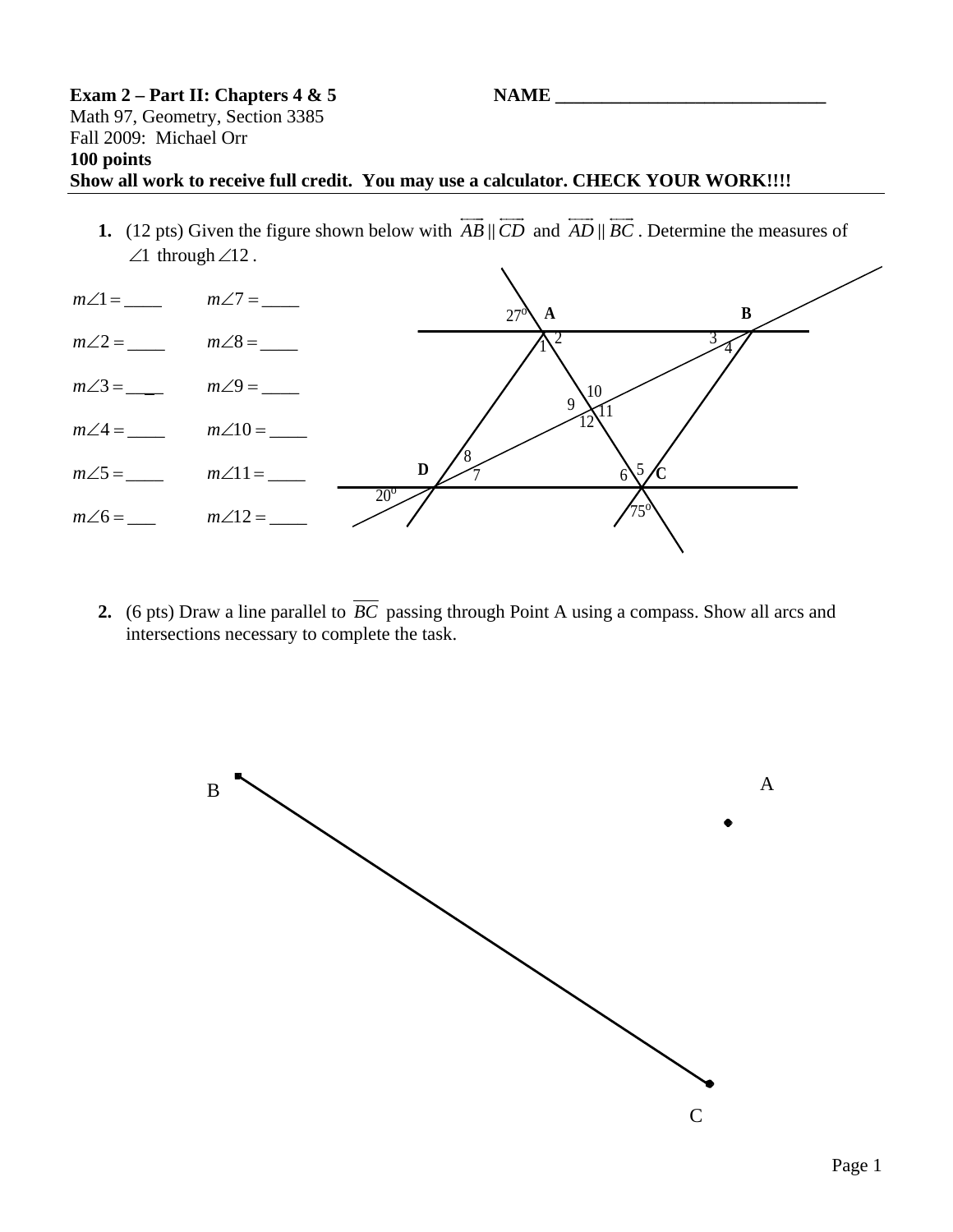**3.** (9 pts) Construct a rhombus with diagonals *a* and *b*.

*a b*

**4.** (12 pts) Determine if each of the following is TRUE or FALSE. If TRUE, explain why.

 $\overline{\phantom{a}}$  ,  $\overline{\phantom{a}}$  ,  $\overline{\phantom{a}}$  ,  $\overline{\phantom{a}}$  ,  $\overline{\phantom{a}}$  ,  $\overline{\phantom{a}}$  ,  $\overline{\phantom{a}}$  ,  $\overline{\phantom{a}}$  ,  $\overline{\phantom{a}}$  ,  $\overline{\phantom{a}}$  ,  $\overline{\phantom{a}}$  ,  $\overline{\phantom{a}}$  ,  $\overline{\phantom{a}}$  ,  $\overline{\phantom{a}}$  ,  $\overline{\phantom{a}}$  ,  $\overline{\phantom{a}}$ 



- **A.** ∠4 + ∠9 + ∠13 = 180°
- **B.**  $\angle 5 = \angle 8 + \angle 10$
- **C.** ∠4 = ∠1 + ∠14
- **D.** ∠2 + ∠3 + ∠ + ∠11 + ∠12 + ∠15 = 360°.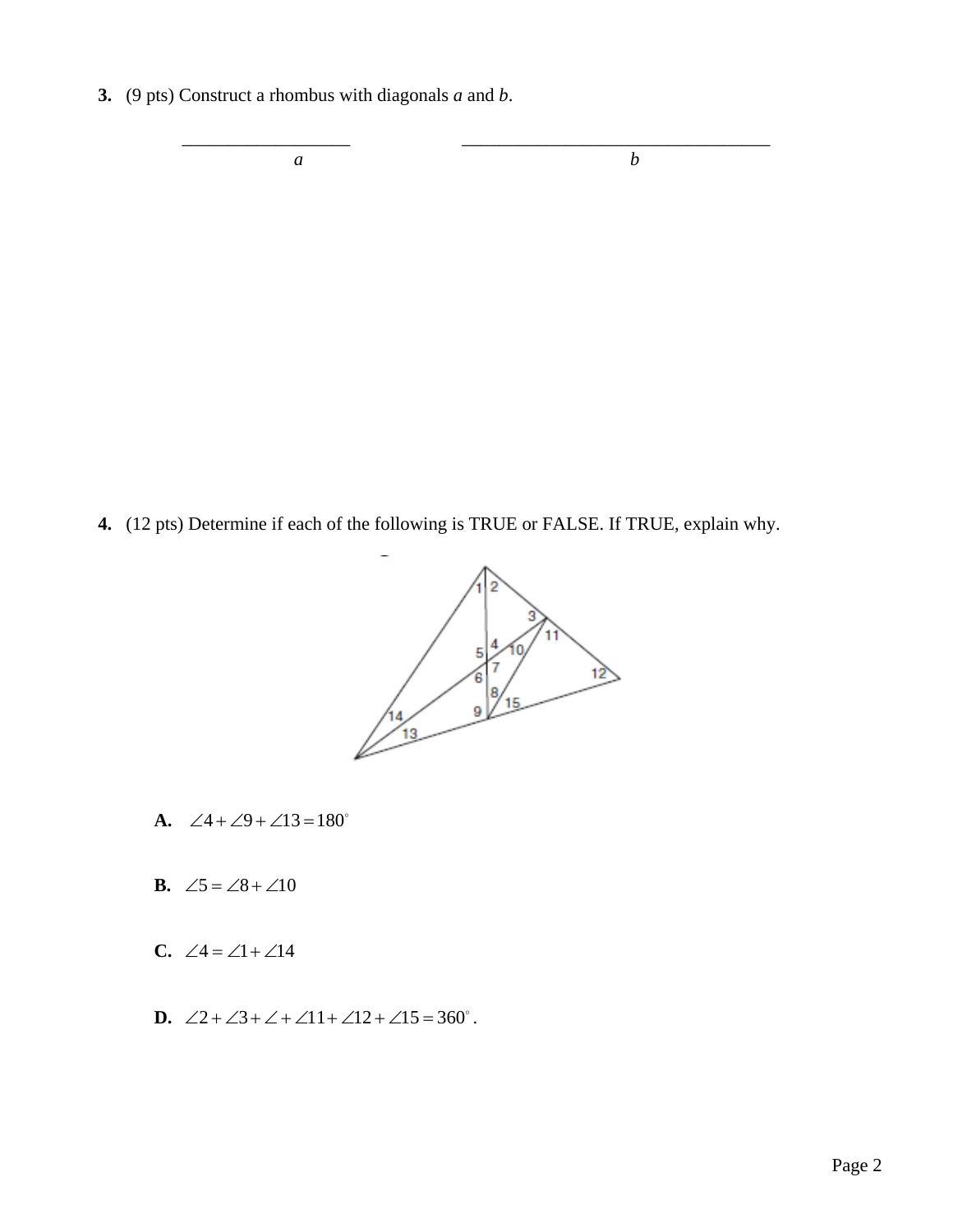**5.** (9 pts) In the following figure,  $\angle GBC = 36^\circ$ . Find the measures of the following angles:



- **A.**  $m∠GFB = \_$
- **B.** *m BCE* ∠ = \_\_\_\_\_\_\_\_\_\_\_
- **C.**  $m∠CED =$   $_$

**6.** (2 pts each) Do the following lengths of sides form a right triangle? **If not, state the reason why.**

**A.** 6, 8, 10

**B.** 9, 7, 17

**C.** *x* , 2*x* , 3*x*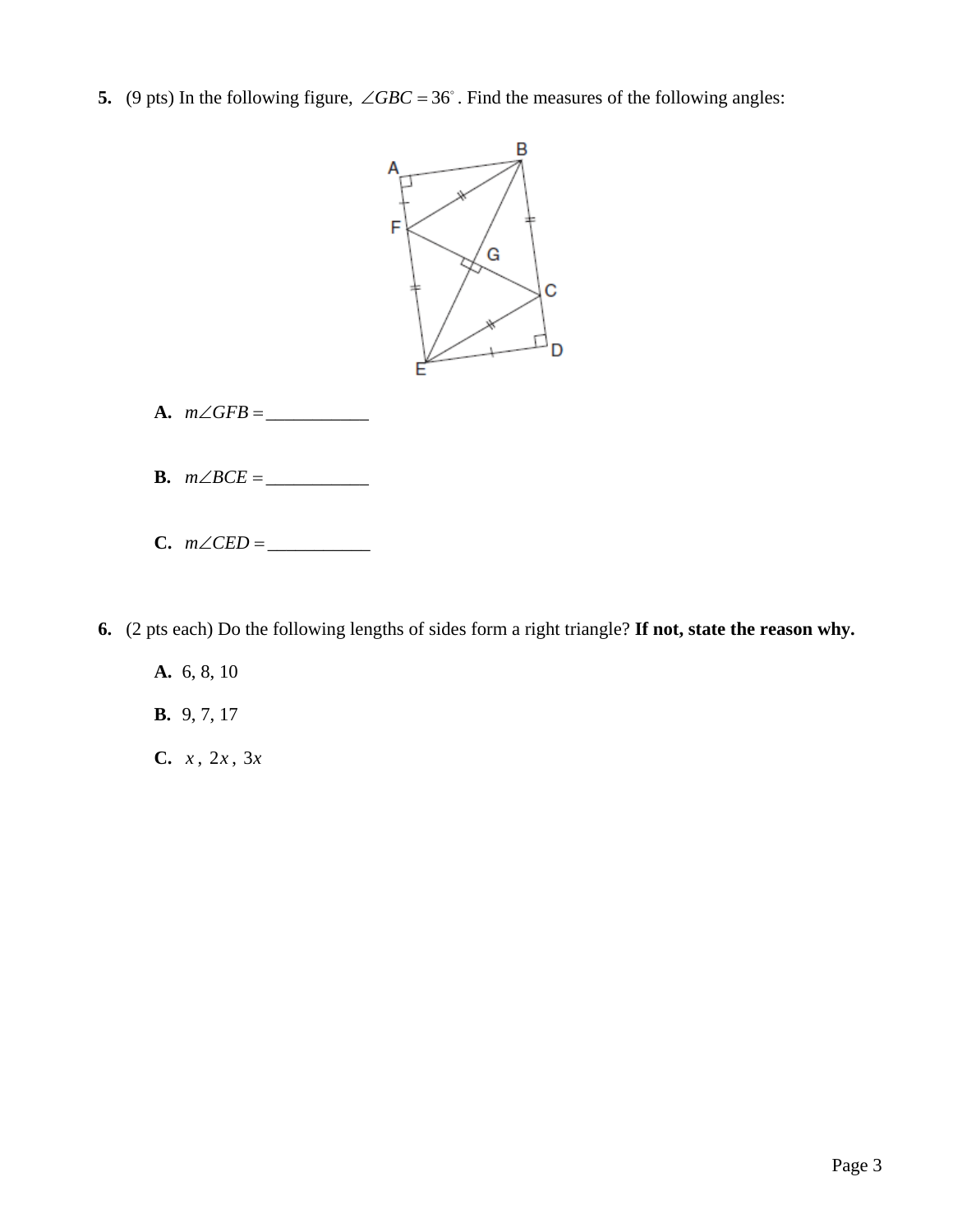**7.** (16 pts) Complete the following proof, stating the appropriate reasons justifying each statement. (NOTE: Fill in all the blanks in the *Statements* and *Reasons*. Not all the lines need to be used. Figure not drawn to scale.)



5.